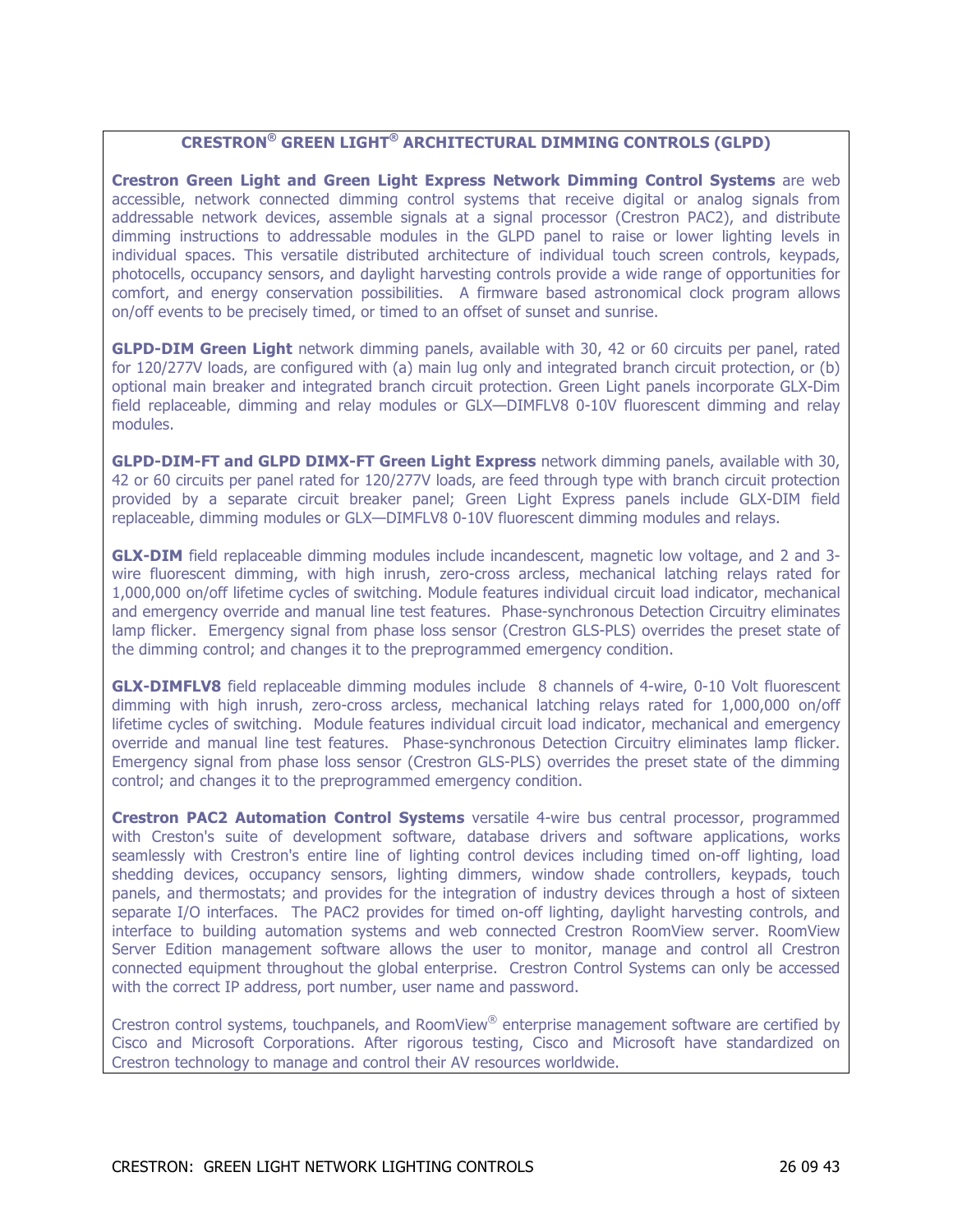Contact Crestron Electronics, Inc., Rockleigh, NJ 07647, Phone (800)237-2041, Fax: (201)767-1903, www.crestron.com, email: info@crestron.com.

iLux™ and e-Control**®** are trademarks of Crestron Electronics, Inc. Crestron**®**, Green Light**®**, and Green Light Express**®** are registered trademarks of Crestron Electronics, Inc.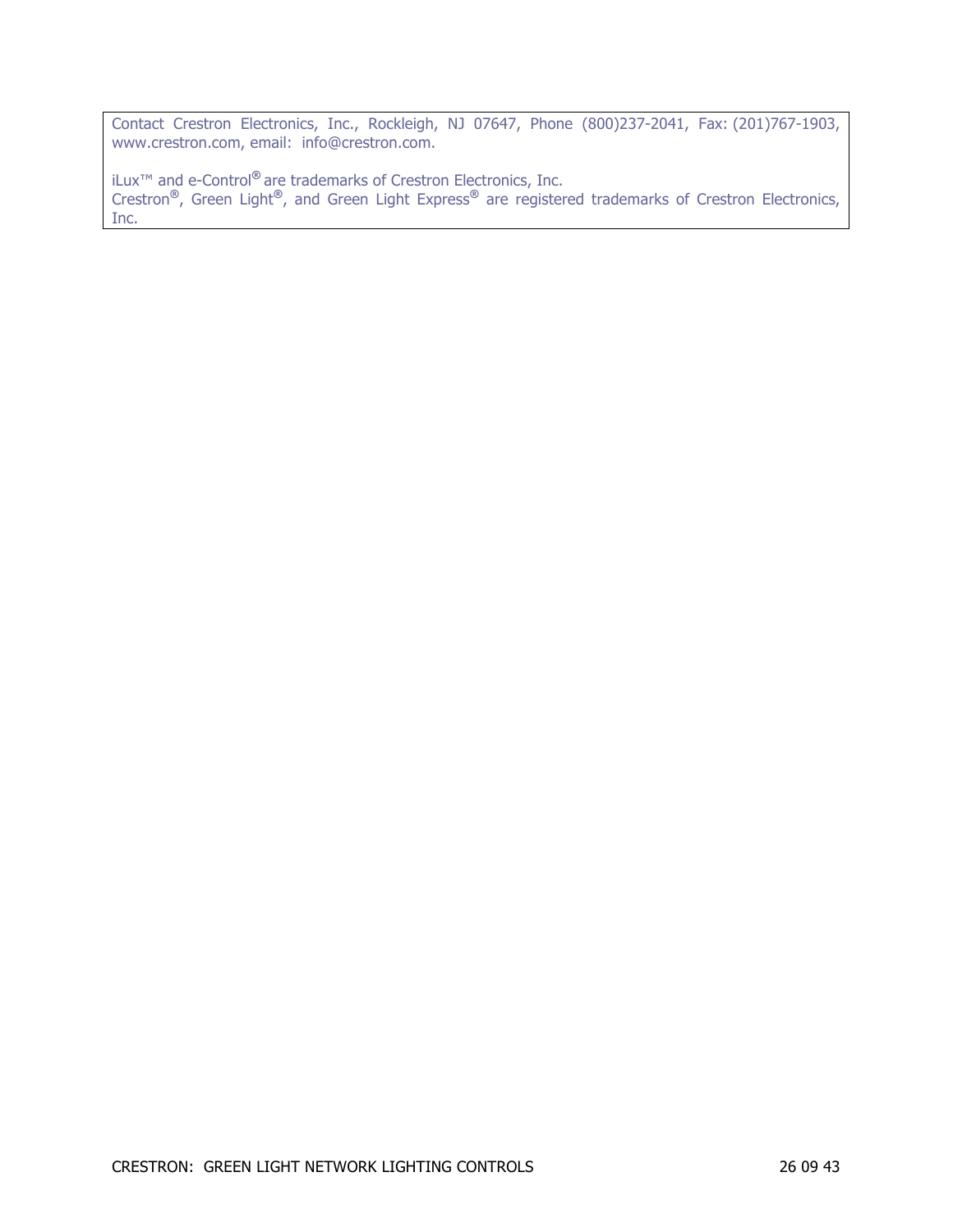## **SECTION 26 09 43 NETWORK LIGHTING CONTROLS**

PART 1 - GENERAL

#### 1.1 SUMMARY

- A. Section Includes:
	- 1. Network light dimming controls.

## B. Related Information:

Specifier: Related Information paragraph is optional. If retaining, edit and coordinate list of sections below to correspond to Project requirements.

- 1. Division 12 Section "Window Treatments" for window treatments controlled by network dimming control system.
- 2. Division 26 Section "Common Work Results For Electrical".
- 3. Division 26 Section "Wiring Devices".
- 4. Division 26 Section "Lighting Control Devices" for occupancy sensors, photoelectric sensors.
- 5. Division 26 Section "Interior Lighting" for light fixtures controlled by network lighting control systems.
- 6. Division 27 Section "Communications Horizontal Cabling" for communications cabling requirements for network power switching systems.
- 7. Division 27 Section "Audio-Visual Communications" for communications and network cabling requirements for lighting systems and over all control systems communications.

## 1.2 REFERENCES

Specifier: References Article is optional. If retaining, edit and coordinate list of sections below to correspond to Project requirements.

- A. California Energy Commission (CEC):
	- 1. CEC CCR Title 24, Part 6: California Energy Efficiency Standards for Residential and Nonresidential Buildings, California's Appliance Efficiency Program: Listed lighting control devices.
- B. National Fire Protection Association (NFPA):
	- 1. NFPA 70 National Electrical Code.
- C. Underwriters Laboratories (UL)
	- 1. UL 508 Industrial Control Equipment
- 1.3 SYSTEM DESCRIPTION

Specifier: Edit description below to correspond to Project requirements.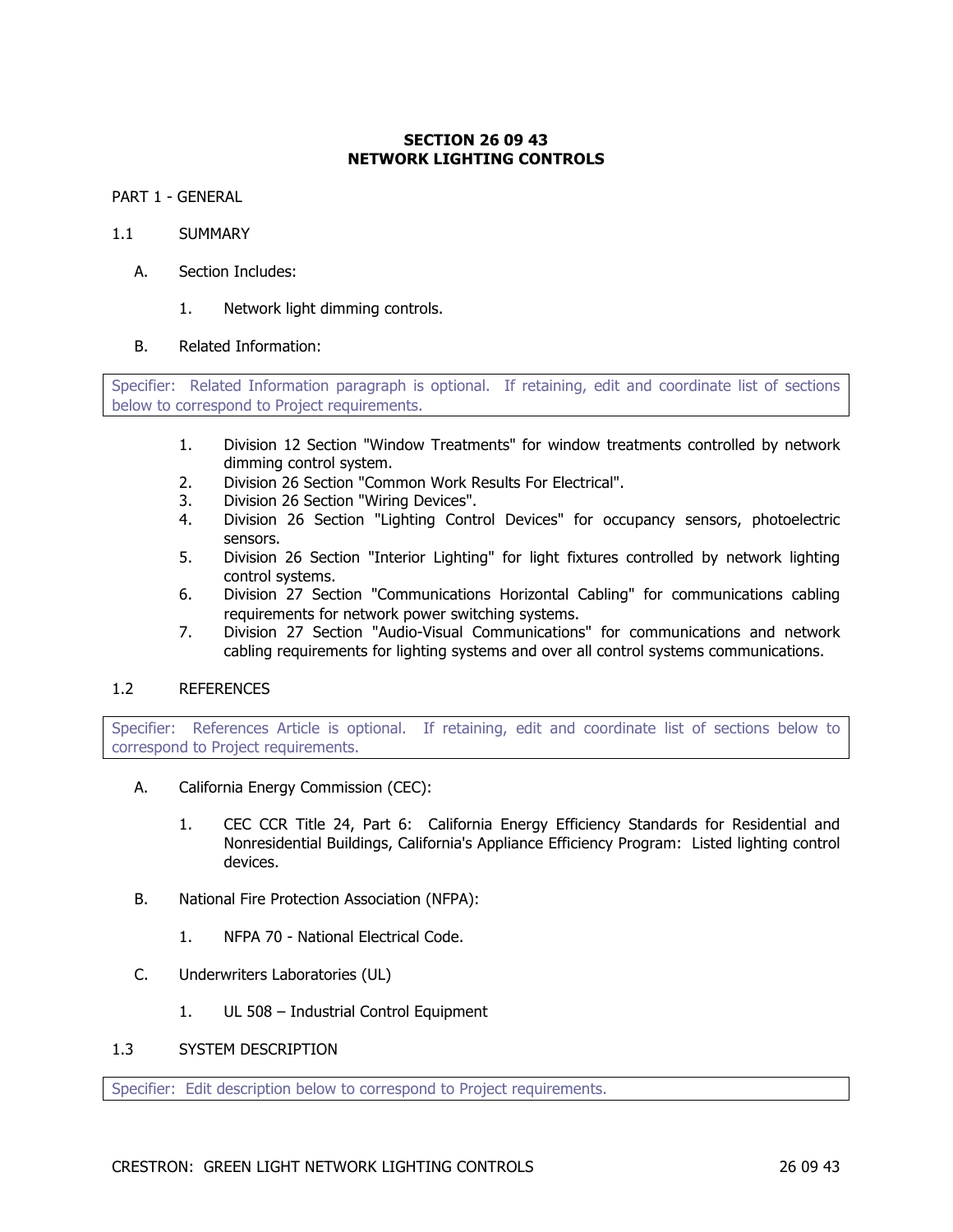- A. Web Accessible, network connected, lighting dimming system utilizing control software, central signal microprocessor, lighting control panel including integrated branch circuit protection, and solid-state light dimming modules and relays.
- B. System Components: System includes the following addressable components:
	- 1. Keypad controls.
	- 2. Touch panel controls.
	- 3. Window treatment controls.
	- 4. Occupancy sensors.
	- 5. Daylight compensating lighting controls.
	- 6. Audio visual equipment controls.
	- 7. Interface to facility-wide room management.
	- 8. Interface to building automation system interface.
- C. System Communication:
	- 1. Native communication with building wide Audio Visual Systems.
- D. Unified System Integration Controller supports native communication protocol utilized by the AV control system.
	- 1. Communication protocol adaptors or translation interfaces between AV control system and lighting control system will not be accepted.

## 1.4 ACTION SUBMITTALS

Specifier: Action submittals require responsive action by A/E or Owner.

- A. Product Data: For each type of product required for complete network lighting control system, demonstrating compliance with requirements.
- B. Shop Drawings: Indicated the following:
	- 1. Schematic diagram showing complete network lighting control system and accessories.
	- 2. Circuits and emergency circuits with capacity and phase, control zones, load type and voltage per circuit.

## 1.5 INFORMATIONAL SUBMITTALS

Specifier: Informational submittals require review, but not response, by A/E or Owner.

- A. Buy American Act certificate.
- B. CEC CCR Title 24 appliance efficiency listing certification.
- C. Sample of manufacturer's warranty.
- D. Load Measurement Report: Submit field test report of completed installation.
- 1.6 CLOSEOUT SUBMITTALS
	- A. Operating and maintenance instructions.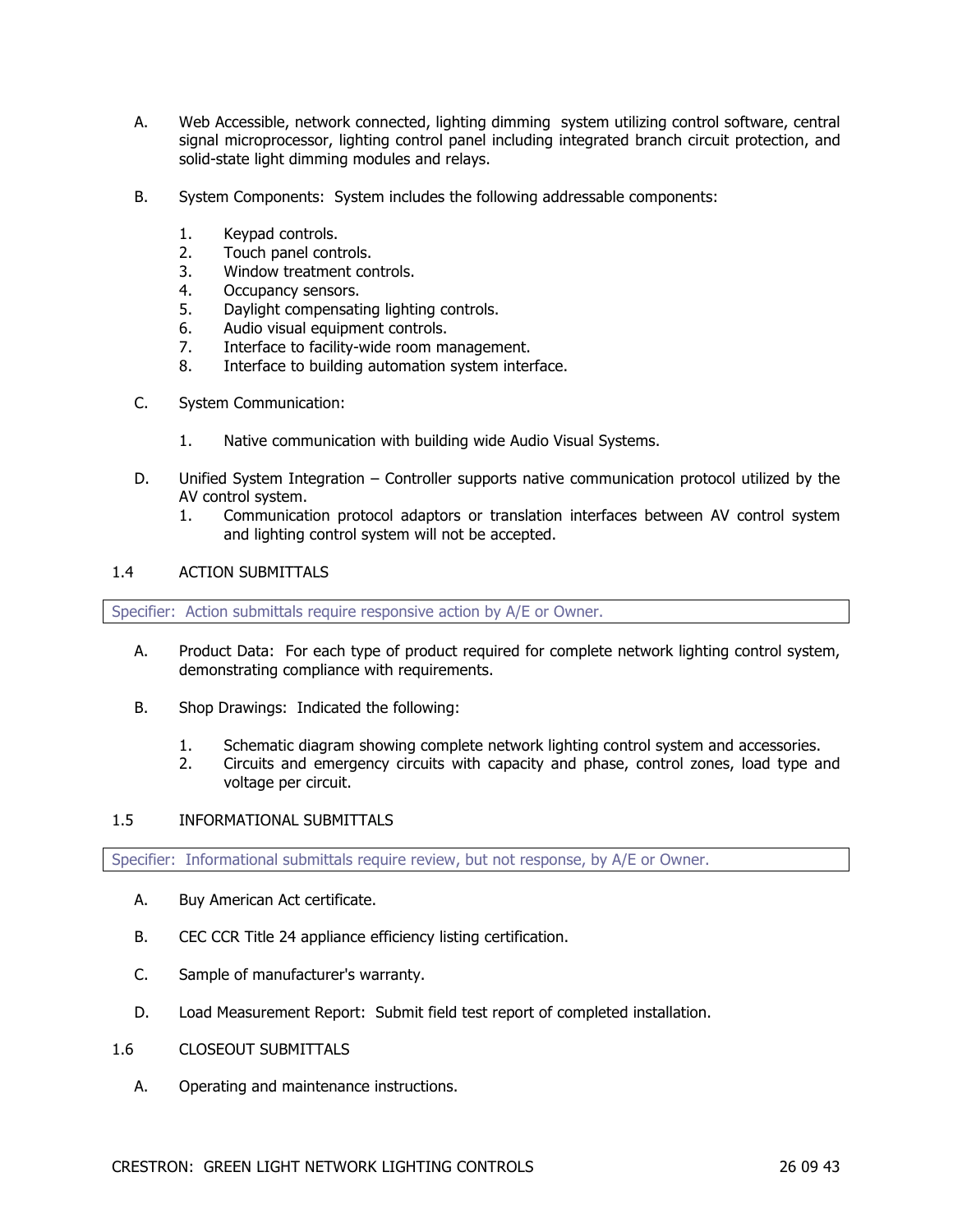- B. Record drawings.
- 1.7 QUALITY ASSURANCE
	- A. Manufacturer Qualification: Manufacturer of network lighting controls with minimum **[**five**]** years record of satisfactory manufacturing and support of components comparable to basis of design system.
	- B. Source Requirements: Provide Network Dimming Controls through a single source from a single manufacturer.

Specifier: Retain paragraph below if Owner allows substitutions but requires strict control over qualifying of substitutions.

- C. Manufacturer Qualifications: Approved manufacturer of network lighting controls listed in this Section with minimum **[**five**]** years record of satisfactory manufacturing and support of components comparable to basis of design system.
	- 1. Approval of Comparable Products: Submit the following in accordance with project substitution requirements, within time allowed for substitution review:
		- a. Product data, including certified independent test data indicating compliance with requirements.
		- b. Samples of each component.
		- c. Sample submittal from similar project.
		- d. Project references: Minimum of 5 installations not less than 5 years old, with Owner and Architect contact information.
		- e. Sample warranty.
	- 2. Substitutions following award of contract are not allowed except as stipulated in Division 01 General Requirements.
	- 3. Approved manufacturers must comply separate requirements of Submittals Article.
- D. Electrical Components, Devices, and Accessories: UL listed and labeled.
- E. Regulatory Requirements: Provide components and systems that comply with requirements of the following:
	- 1. NFPA 70.
	- 2. Underwriters Laboratory (UL) standards.
	- 3. Applicable codes and regulations.

Specifier: Retain paragraphs below when Project requirements include compliance with Federal Buy American provisions. Crestron Network Lighting Controls components comply with requirement.

F. Buy American Act Certification: Submit documentation certifying that products comply with provisions of the Buy American Act 41 U.S.C 10a – 10d.

Specifier: Retain paragraph below when Project requirements include compliance with California title 24 provisions. Crestron Green Light components comply with requirement.

G. California Appliance Efficiency Listing: Provide products that comply with provisions of CEC CCR Title 24, Part 6.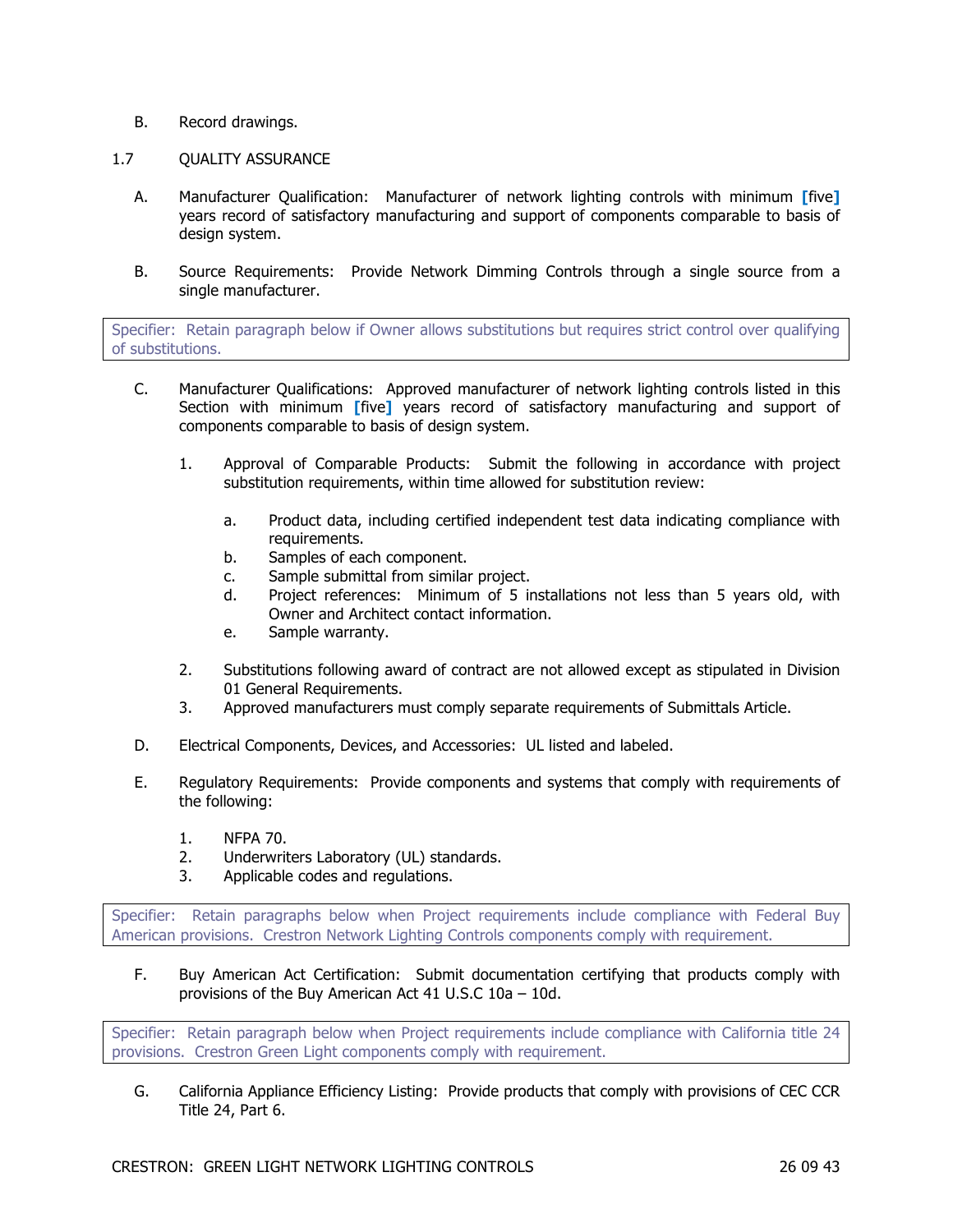## 1.8 COORDINATION

Specifier: Edit list below to reference sections controlled by modular dimming controls for Project. Crestron Green Light system is able to integrate with Crestron's Cresnet building-wide automation network, BAS, building security systems, and a variety of equipment and devices.

- A. Coordinate dimming controls with systems and components specified in the following sections:
	- 1. Division 11 Section "Audio-Visual Equipment".
	- 2. Division 12 Section "Window Treatments".
	- 3. Division 23 Section "Instrumentation and Control for HVAC".
	- 4. Division 25 Section "Integrated Automation Facility Controls".
	- 5. Division 26 Section "Wiring Devices".
	- 6. Division 26 Section "Lighting Devices".
	- 7. Division 26 Section "Interior Lighting".
	- 8. Division 27 Section "Communications Horizontal Cabling".
	- 9. Division 28 Section "Electronic Access Control and Intrusion Detection".

#### 1.9 PROJECT CONDITIONS

- A. Environmental Conditions Range:
	- 1. Temperature: 32 104 deg F (0 40 deg C).
	- 2. Relative Humidity:  $10 90$  percent, noncondensing.

#### 1.10 WARRANTY

- A. Special Warranty: Manufacturer's standard form in which manufacturer agrees to repair or replace components of Network Lighting Controls that fails in materials or workmanship within the specified warranty period following substantial completion.
	- 1. Warranty Period: Touch screen display and overlay components: 90 days.
	- 2. Warranty Period: Disc drives and other moving parts, and power supplies: 1 year.
	- 3. Warranty Period: Other components, 3 years.
- B. Manufacturer's Extended Support Service: Extended telephone support: Unlimited period.

#### PART 2 - PRODUCTS

#### 2.1 MANUFACTURERS

- A. Basis-of-Design Manufacturer: Subject to compliance with requirements, provide products of **Crestron Electronics, Inc., Rockleigh, NJ 07647**, Phone (800)237-2041, Fax: (201)767-1903, www.crestron.com **[**or comparable products from a single manufacturer approved by Architect prior to bidding**]**, with the following components and characteristics.
- 2.2 SYSTEM CHARACTERISTICS
	- A. Web-accessible, network-connected programmable lighting control dimming system that receives digital or analog signals from addressable input devices, assembles signals at central signal processor, and distributes operating signals to addressable control devices that effect a change in state.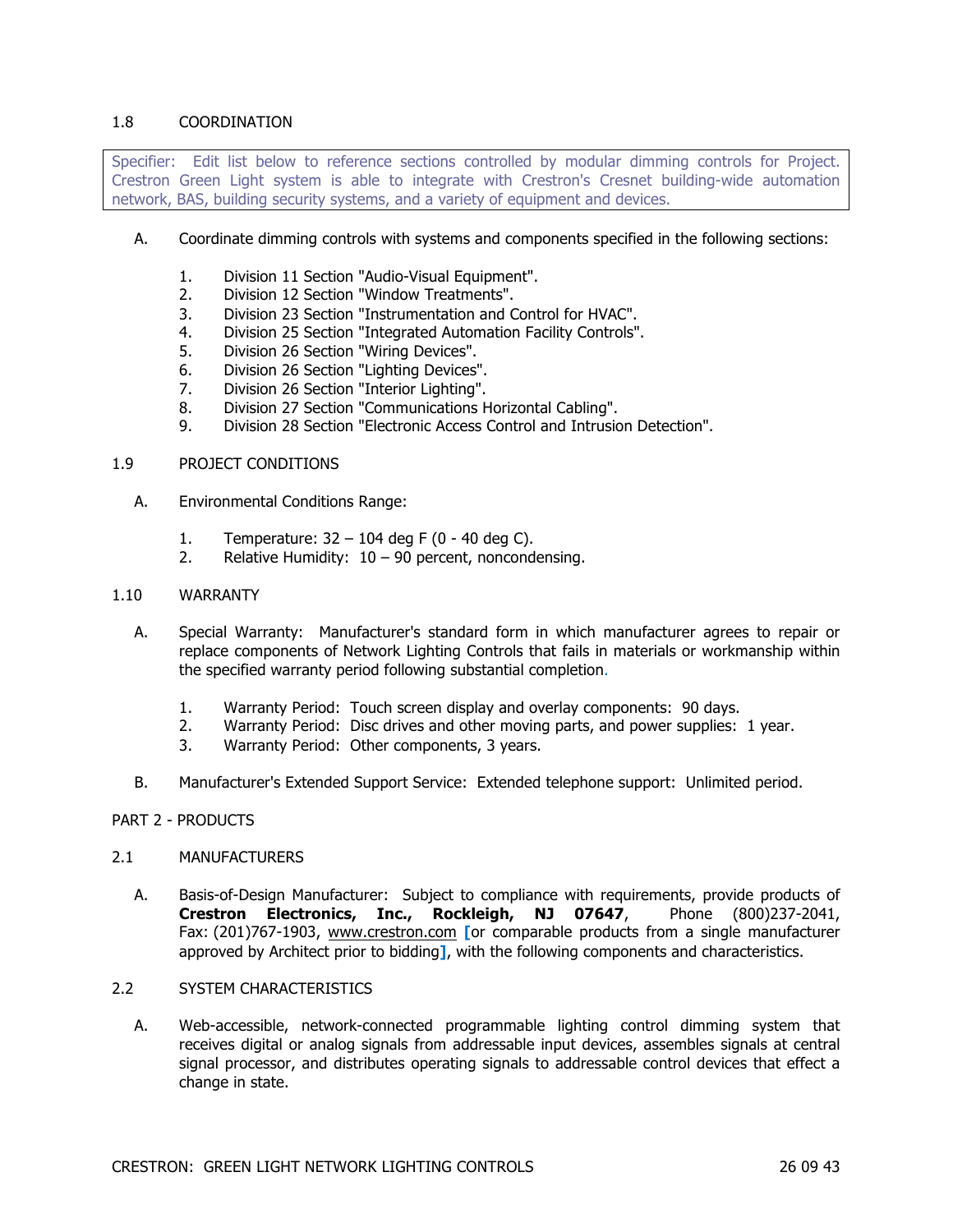1. System utilizes electronic dimming modules incorporating mechanically latching relays for dimming and on-off switching; an automation control system that interprets input signals and issues output signals to devices effecting a change in state; and a built-in hub that provides 8 isolated segments, each supporting up to 3000 feet of cabling, and up to 25 networked devices on each segment.

## 2.3 NETWORK LIGHTING CONTROL PANELS

Specifier: Crestron Green Light Network lighting control panels are expandable from 30, 42 and 60 circuits and are available with main disconnect and branch circuit protection, lug only mains and branch circuit protection, or feed-through type requiring separate branch circuit protection.

Retain panel types required for project.

- A. Circuit Protected Network Lighting Control Panel: Main Lugs or Main Circuit Protected and Branch Circuit Protected.
	- 1. Basis of Design Product: **Crestron, Green Light Architectural Dimming Control Panel Model GLPD-DIM**.
	- 2. Main Circuit: **[**Main Lugs Only**] [**60 amp main circuit breaker**] [**80 amp main circuit breaker**] [**100 amp main circuit breaker**] [**125 amp main circuit breaker**]**.
	- 3. Branch Circuit Protection: 120/277 20 amp thermal magnetic type.
	- 4. Electronic Dimming Load Types: **[**Incandescent, Magnetic Low-Voltage, Electronic Low-Voltage, Neon/Cold Cathode, Fluorescent Lamp Ballast, High-Intensity Discharge, or Motors**] [**0-10 Volt 4-Wire Dimmable Fluorescent Ballast**]**.
	- 5. Switching Relay Rating: Arc-less high inrush, lifetime rated minimum 1,000,000 on/off cycles with air gap off protection.
- B. Feed-Through Network Lighting Control Panel: Feed-through Type, No Branch Circuit Protection.
	- 1. Basis of Design Product: **Crestron Green Light Express Architectural Dimming Control Panel Model No. GLPD-DIM-FT**.
	- 2. Branch Circuit Protection: Pass through type utilizing separate branch circuit protection indicated on Drawings.
	- 3. Electronic Dimming types: **[**Incandescent, Magnetic Low-Voltage, Electronic Low-Voltage, Neon/Cold Cathode, Fluorescent Lamp Ballast, High-Intensity Discharge, or Motors**] [**0-10 Volt 4-Wire Dimmable Fluorescent Ballast**]**.
	- 4. Switching Relay Types: Arc-less high inrush, lifetime rated minimum 1,000,000 on/off cycles, with air gap off protection.
	- 5. Emergency Override: Remote override capability.
- C. Feed-Through Network Lighting Control Panel: Feed-through Mains; No Branch Circuit Protection or Module Switching.
	- 1. Basis of Design Product: **Crestron Green Light Express Architectural Dimming Control Panel Model No. GLPD-DIMX-FT**.
	- 2. Branch Circuit Protection: Pass through type utilizing separate branch circuit protection indicated on Drawings.
	- 3. Electronic Dimming types: **[**Incandescent, Magnetic Low-Voltage, Electronic Low-Voltage, Neon/Cold Cathode, Fluorescent Lamp Ballast, High-Intensity Discharge, or Motors**] [**0-10 Volt 4-Wire Dimmable Fluorescent Ballast**]**.
	- 4. Emergency Override: Remote override capability.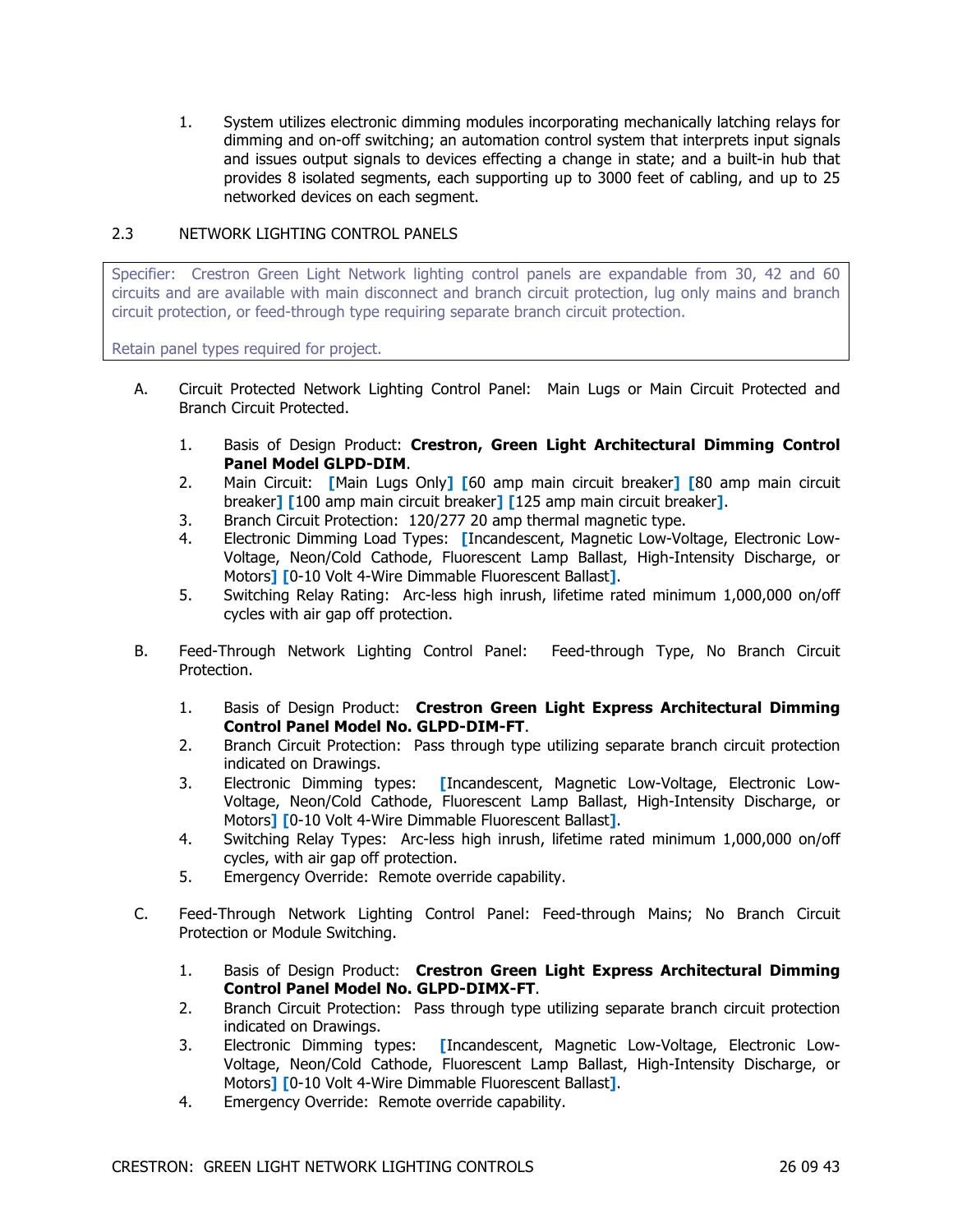## 2.4 DIMMING AND SWITCHING MODULES

- A. Dimming and Switching Module: Incandescent, magnetic low voltage, neon/cold or 2 and 3 wire fluorescent dimming module.
	- 1. Basis of Design Product: **Crestron Dimmer Module Model GLX-DIM**.
	- 2. Module Description: Field replaceable dimming modules include incandescent, magnetic low voltage, and 2 and 3-wire fluorescent dimming, with high inrush, zero-cross arcless, magnetic latching, and air gap off relays rated for 1,000,000 on/off lifetime cycles of switching. Module features individual circuit load indicator, mechanical and emergency override and manual line test features. Emergency signal from phase loss sensor overrides the preset state of the dimming control; and changes it to the preprogrammed emergency condition. Phase-synchronous Detection Circuitry eliminates lamp flicker.
	- 3. Channels of Switching: 6 channels of dimming with high inrush, zero-cross arcless, magnetic latching air gap off relays rated for 1,000,000 on/off lifetime cycles of switching.
	- 4. Maximum Load.
		- a. Lighting: 16A per channel.
		- b. Motor: **[**1HP at 120V**] [**2HP at 230/277V**]** per channel.
- B. Dimming and Switching Module: 0–10V fluorescent ballast dimming module.
	- 1. Basis of Design Product: **Crestron Electronic Power Switching Module Model GLXP-DIMFLV8**.
	- 2. Module Description: Field replaceable 0-10V fluorescent ballast dimming modules include 8 channels of 4-wire, fluorescent dimming with high inrush, zero-cross arcless, mechanical latching, air gap off relays rated for 1,000,000 on/off lifetime cycles of switching. Module features individual circuit load indicator, mechanical and emergency override and manual line test features. Emergency signal from phase loss sensor overrides the preset state of the dimming control; and changes it to the preprogrammed emergency condition. Phase-synchronous Detection Circuitry eliminates lamp flicker.
	- 3. Channels of Switching: 8 channel of dimming with switching relays.
	- 4. Maximum Dimmable Load.
		- a. 0-10V Fluorescent Lighting: 16A per channel.
		- b. Motor: **[**0.5HP at 120V**] [**1HP at 230/277V**]** per channel.

## 2.5 AUTOMATION CONTROL PROCESSOR

Specifier: The **Crestron PAC2** works seamlessly with Crestron's entire line of lighting dimmers and shade controls, keypads and touchpanels, thermostats, wireless gateways, control cards, and expansion modules.

A. Control Processor: Web accessible, network connected, programmable control processor using manufacturer's software, manufacturer's software applications, and manufacturer's database of industry drivers to work with manufacturer's entire line of lighting dimmers, shade controllers, occupancy sensors, photocells, keypads, contactors, door strikes, touch panels, and thermostats; and provide for the integration of industry devices through eight isolated relays and eight Versiports. Memory expansion up to 4GB Compact Flash Card. SNMP support, with built-in firewall, NAT, and router. 4-wire bus providing 24 VDC power to network devices, with two independent sensing inputs. In separate enclosure.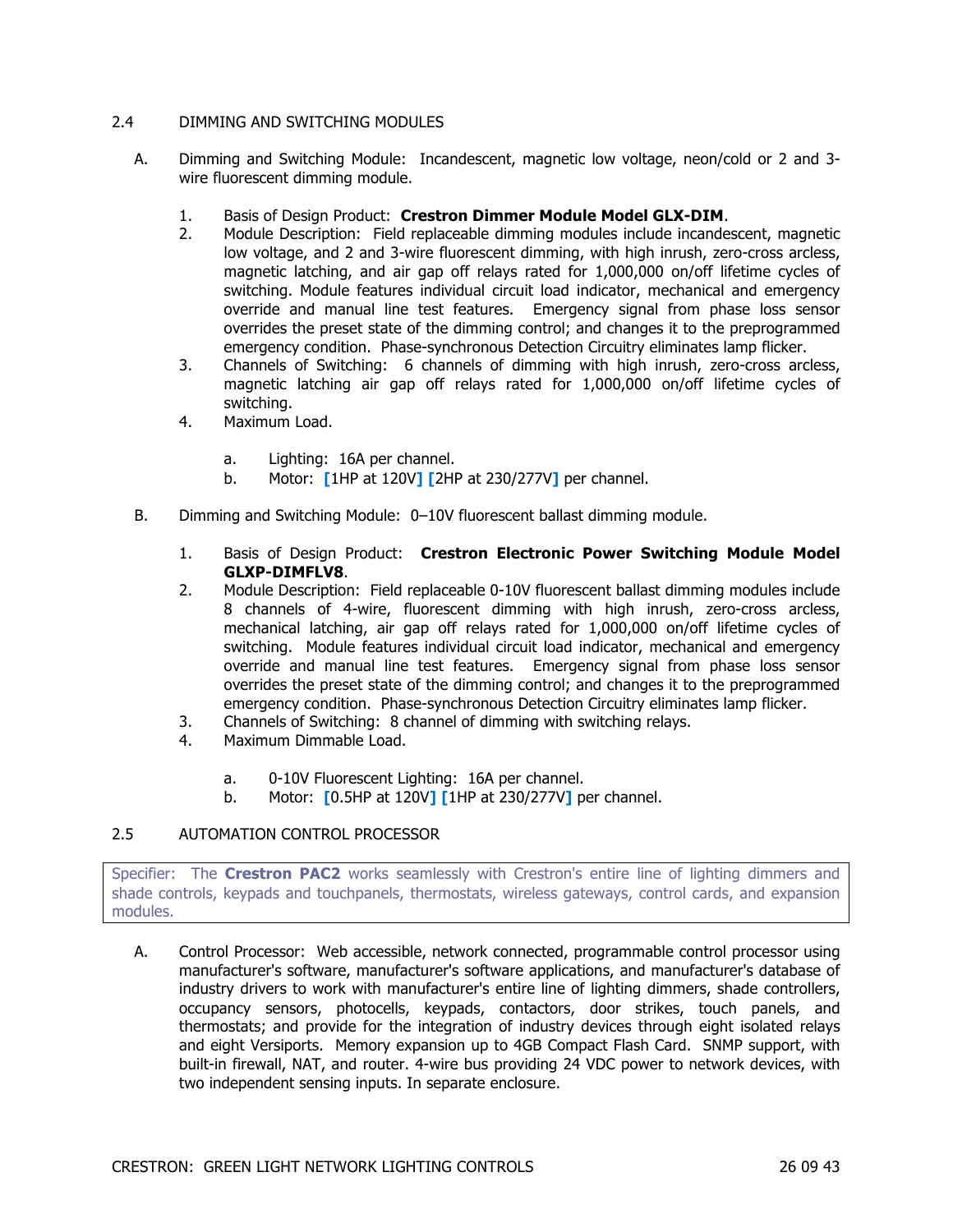## 1. Basis of Design: **Crestron Professional Automation Control System Model PAC2**.

2. Mounting: **[**Surface-mounted**] [**Modular enclosure-mounted, in array indicated**]**.

Specifier: The **Crestron PAC2M** is a compact, low-cost alternative to the PAC2 designed for small lighting and automation applications. At half the size of a PAC2, the PAC2M is perfect for apartments and smaller homes as well as individual meeting rooms and lecture halls.

- B. Control Processor: Integrates photocell sensors, occupancy sensors, and other low voltage controls, devices, and subsystems through multiple control interfaces with control network. Enables addition of relays, 8 separate I/O ports in 2 isolated segments supporting up to 20 devices each, serial COM ports, DTMF interfaces, and shade controllers. MMC memory expansion card slot. 4-wire bus providing 24 VDC power to network devices, with two independent sensing inputs. In separate enclosure.
	- 1. Basis of Design: **Crestron Professional Automation Mini-Control System Model PAC2M**.
	- 2. Mounting: **[**Surface-mounted**] [**Modular enclosure-mounted in array indicated**]**.

## 2.6 ACCESSORIES

- A. Touchpanel: Controls lighting and AV settings along with other modular dimming controller functions.
	- 1. 5.7 inch active-matrix color LCD touch screen 640 by 480 SVGA resolution display.
		- a. Basis of design: **Crestron Isys TPS-6L Touchpanel**.
	- 2. 16-bit color graphics, and dual-window HD video, HDTV, and high-resolution RGB streaming multimedia, IP intercom, and web browsing capabilities. Dynamic graphics and text capability. Enables custom control screen programming.
	- 3. Video display: Scalable display on touchpanel screen.
	- 4. Pushbutton Controls: 12 engraved backlit tactile pushbuttons for volume, channel, and on-screen menu navigation and programmable functions, snap-on front bezel button cover**[**, and custom engravable button kit**]**.
	- 5. Mounting Kit: **[**Wall**] [**Rack**] [**Lectern**]** mounting kit with power, wired Ethernet and CAT5 video connectivity, with back box and trim ring**[**, and speaker kit**]**.
	- 6. Powerpack: 24VDC.
	- 7. Color: **[**Almond**] [**Black**] [**White**]**.
- B. Touchpanel: Controls lighting and AV settings along with other modular dimming controller functions.
	- 1. 3.6 inch active-matrix compact color LCD touch screen 320 by 240 QVGA resolution display.
		- a. Basis of design: **Crestron Isys TPS-4L Touchpanel**.
	- 2. 16-bit color graphics, and dual-window HD video, HDTV, and high-resolution RGB streaming multimedia, IP intercom, and web browsing capabilities. Dynamic graphics and text capability. Enables custom control screen programming.
	- 3. Video display: Scalable display on touchpanel screen.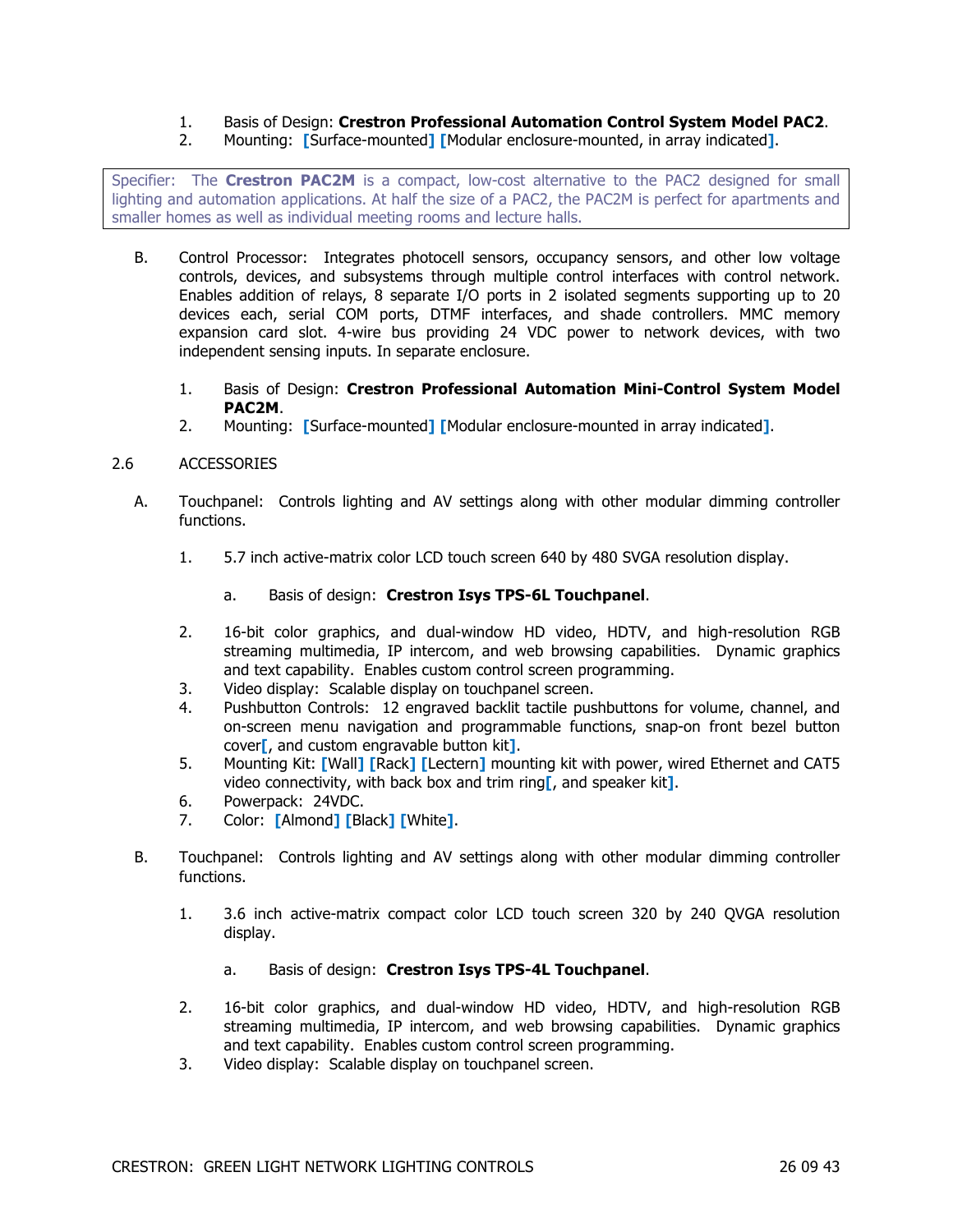- 4. Pushbutton Controls: 10 engraved backlit tactile pushbuttons for volume, channel, and on-screen menu navigation and programmable functions, snap-on front bezel button cover**[**, and custom engravable button kit**]**.
- 5. Mounting Kit: **[**Flush wall**] [**Lectern**]** mounting kit with power, wired Ethernet and CAT5 video connectivity, with back box and trim ring**[**, and speaker kit**]**.
- 6. Powerpack: 24VDC.
- 7. Color: As selected from manufacturer's full range of minimum 10 colors.

Specifier: **Cameo Series Keypads** are available in 12 designer colors in 2- to 6- button arrays. Faceplates are not furnished by Crestron.

- C. Remote Keypad Controls: Field-configurable remote keypad with auto-adjusting backlight illuminating replaceable, engravable programmable buttons in number indicated, with white LED indicators, configured to fit in standard single-gang box.
	- 1. Basis of Design: **Crestron, Cameo Series Keypad Model C2N-C- Series**.
	- 2. Color: As selected from manufacturer's full range of minimum 12 colors.
	- 3. Faceplates: **[**Insert faceplate description**]**.

Specifier: **Designer Series Keypads** are available with backlit black buttons or standard white or ivory buttons in 2, 4, 6, 8, or 12- button arrays. Textured finish integrated faceplates or optional architectural faceplates are available.

- D. Remote Keypad Controls: Remote keypad with**[** backlight illuminating**]** replaceable, engravable buttons in number indicated, with amber LED indicators, configured to fit in standard singlegang box.
	- 1. Basis of Design: **Crestron, Designer Series Keypad Model CNX- Series**.
	- 2. Faceplates: **[**As selected from manufacturer's full line**] [**Insert faceplate description**]**.

Specifier: **Decorator Series Keypads** are available with black, white, or ivory buttons in 6, 8, or 12 button arrays. Faceplates are not furnished by Crestron.

- E. Remote Keypad Controls: Remote keypad with replaceable, engravable buttons in number indicated, with red LED indicators, 3W, configured to fit in standard single-gang box.
	- 1. Basis of Design: **Crestron, Decorator Series Keypad Model C2N-D Series**.
	- 2. Faceplates: **[**Insert faceplate description**]**.

Specifier: Retain optional IR remote control and remote receiver accessories below if required.

- F. Remote Control: Handheld infrared remote control device.
	- 1. Basis of Design: **Crestron IR Handheld Remote Model CLS-IRHT8**.
- G. Infrared Remote Receiver: Provide integral 36 kHz infrared receiver for use with remote control.

Specifier: **Crestron GLS-O Series Occupancy Sensors** offer dual-technology sensing utilizing both ultrasonic and passive infra-red detection with an internal microprocessor to maintain accurate control of lighting systems, reducing energy costs while maintaining user convenience. Several mounting types and coverage areas are available.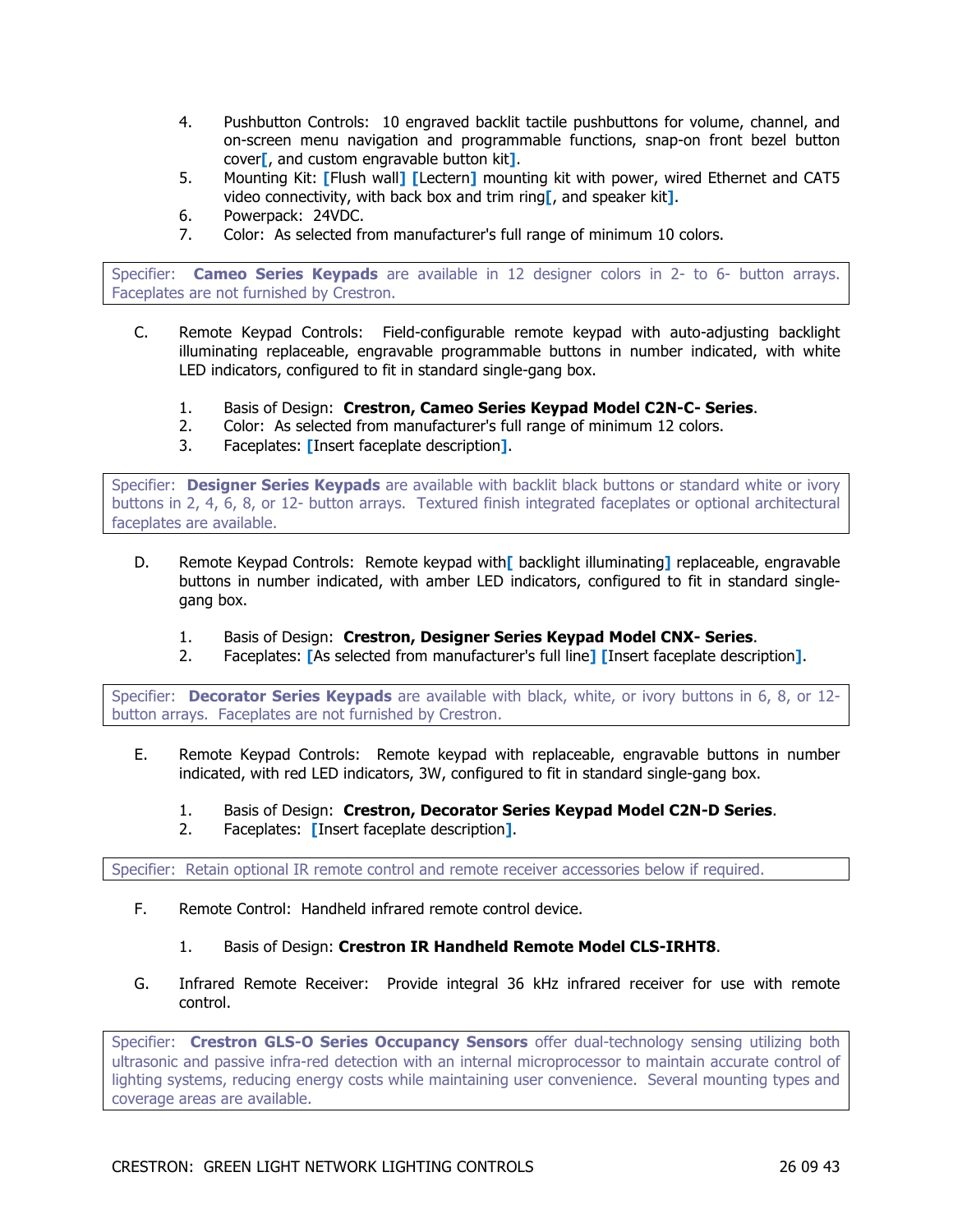- H. Remote Occupancy Sensor: Detects movement within space while reducing false triggering or shutoffs while space is occupied. Combination of ultrasonic motion detection and passive infrared detection with internal microprocessor. Sensor independently adjustable for installed conditions. Delayed time off adjustment. Walk-through mode. Adjustable built-in photocell for daylight optimization. Equipped with 3-wire interface for direct connection to control system; 24 VDC power from network control bus.
	- 1. Basis of Design: **Crestron Photocell Model GLS-O Series**.
	- 2. Coverage: **[**180 deg., 500 sq. ft.**] [**360 deg., 1000 sq. ft.**] [**360 deg., 2000 sq. ft.**] [**1200 sq. ft.**]**.
	- 3. Mounting: **[**Ceiling flush mounted**] [**Ceiling surface mounted**] [**Ceiling bracket mounted**] [**Wall flush mounted**] [**Wall surface mounted**] [**Wall bracket mounted**] [**As indicated**]**.
- I. Occupancy Sensor Interface Device: Integrates occupancy sensors and related sensors with control network. In separate enclosure. 4-wire bus providing 24 VDC power to network devices, with two independent sensing inputs.
	- 1. Basis of Design: **Crestron Sensor Integration Module Model GLS-SIM**.

Specifier: **Crestron Photocell Model GLS-LOL** open-loop photocell sensing provides a cost-effective solution for daylight harvesting, allowing multiple lighting zones to be controlled by a single sensor. In a typical office, classroom, or similar space, the photocell is installed on the ceiling near a window, or in the light well of a skylight, directed toward the incoming daylight and away from any electrical lighting fixtures. The system estimates the total amount of ambient lighting in the room according to the light level measured by the photocell.

Requires use of control processor specified below.

- J. Photocell Sensor, Open Loop Type: Continually monitors daylight entering window or skylight to enable daylight harvesting applications to provide control of room lighting based on presence of daylight. Equipped with 3-wire interface for direct connection to control system utilizing control processor; 24 VDC power from network control bus.
	- 1. Basis of Design: **Crestron Photocell Model GLS-LOL**.
	- 2. Mounting: **[**Ceiling flush mounted**] [**Ceiling surface mounted**] [**Wall flush mounted**] [**Wall surface mounted**] [**As indicated**]**.

Specifier: **Crestron Photocell GLS-LCL** is intended for use with closed-loop type daylight harvesting systems. It continually monitors the total ambient light level from all available light sources, enabling precise control of room lighting and window shades to maintain a consistent level of light throughout the day. The best place to install the GLS-LCL in a typical office or similar space is on the ceiling directly above the primary work area. The sensor measures all light within a 60° cone, which consists predominately of reflected light, acquiring the most natural approximation of perceived changes in ambient light levels.

Requires use of control processor specified below.

- K. Photocell Sensor, Closed Loop Type: Continually monitors daylight at work station location to enable daylight harvesting applications to provide control of room lighting based on lighting level at workstation. Equipped with 3-wire interface for direct connection to control system utilizing control processor; 24 VDC power from network control bus.
	- 1. Basis of Design: **Crestron Photocell GLS-LCL**.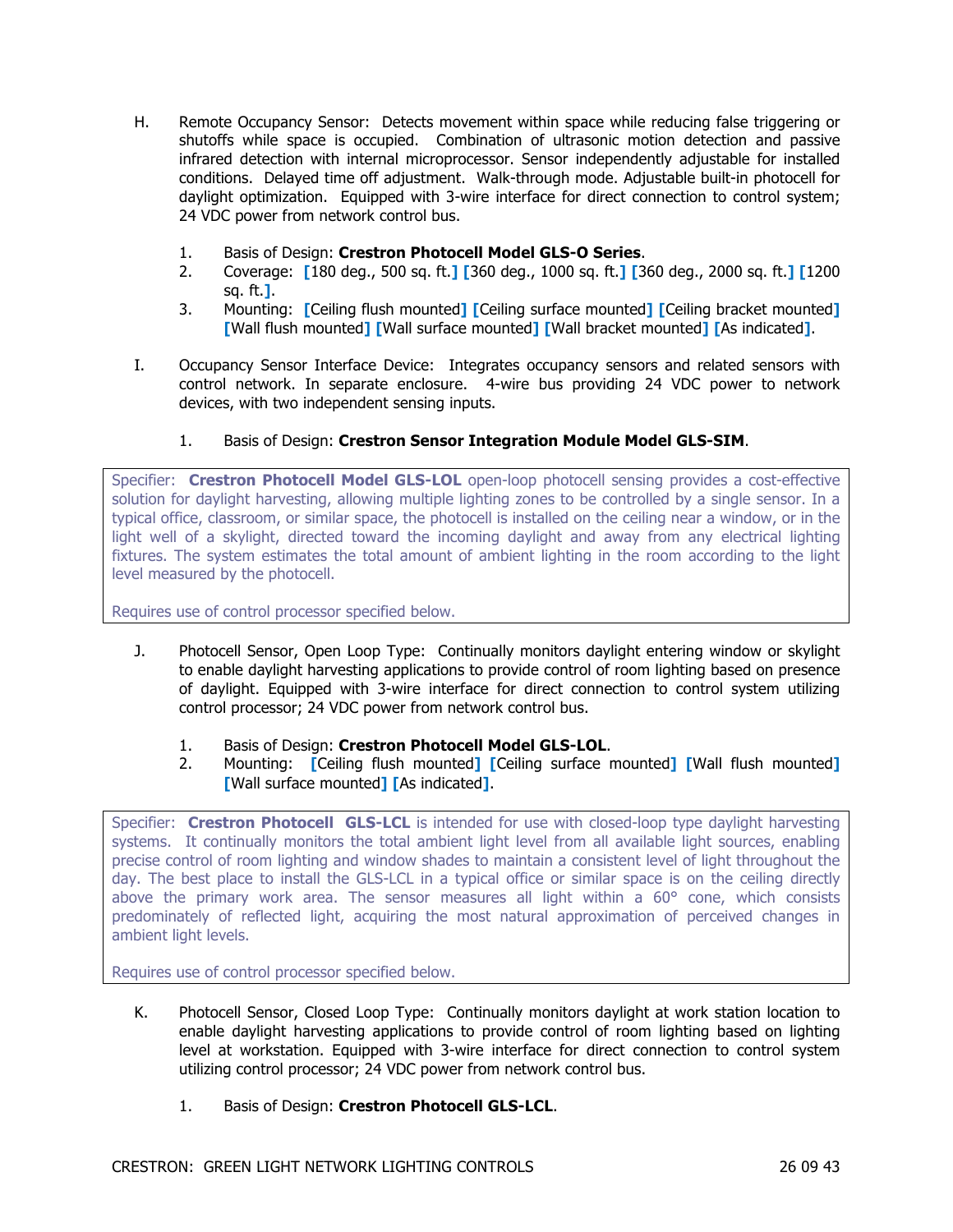- 2. Mounting: **[**Ceiling flush mounted**] [**Ceiling surface mounted**] [**Wall flush mounted**] [**Wall surface mounted**] [**As indicated**]**.
- L. Emergency Phase Loss Sensor: 120/277V, tripping transfer to emergency state.
	- 1. Basis of Design Product: **Crestron Model No. GLS-PLS-120/277**.
- M. Power Supply: 50W, 24 V regulated power supply with two 4-pin network connectors, fuseprotected.
	- 1. Basis of Design: **Crestron Cresnet Power Supply Model GLA-PWS-50**.

## 2.7 CONDUCTORS AND CABLING

- A. Power Supply Side of Remote-Control Power Sources: Comply with requirements of Division 26 Section "Low-Voltage Electrical Power Conductors."
- B. UTP Cable: 100-ohm, UTP. Listed and labeled by an NRTL acceptable to authorities having jurisdiction as complying with UL 444 and NFPA 70 for the following types:
	- 1. Communications Control Cable, Non-Plenum Rated: 22 AWG data pair stranded bare copper, and 18 AWG power pair stranded bare copper, Type CM.
		- a. Basis of Design Product: **Crestron CRESNET-NP**.
	- 2. Communications Control Cable, Plenum Rated: 22 AWG data pair, stranded bare copper and 18 AWG power pair, stranded bare copper, Type CMP, complying with NFPA 262.
		- a. Basis of Design Product: **Crestron CRESNET-P**.
	- 3. Communications High-Power Control Cable, Non-Plenum Rated: 22 AWG stranded bare copper data pair, and 12 AWG stranded bare copper power pair, Type CM.
		- a. Basis of Design Product: **Crestron CRESNET-HP-NP**.

#### PART 3 - EXECUTION

#### 3.1 EXAMINATION

- A. Prior to installation, examine work area to verify that conditions for commencing installation comply with manufacturer's requirements.
- 3.2 INSTALLATION
	- A. Comply with requirements of Division 26 Sections "Low-Voltage Electrical Power Conductors and Cables" for low voltage wiring and digital data transmission wiring.
	- B. Comply with NECA 1.
	- C. Do not install network lighting controls until space is enclosed, HVAC systems are running, and wet work in space is complete.